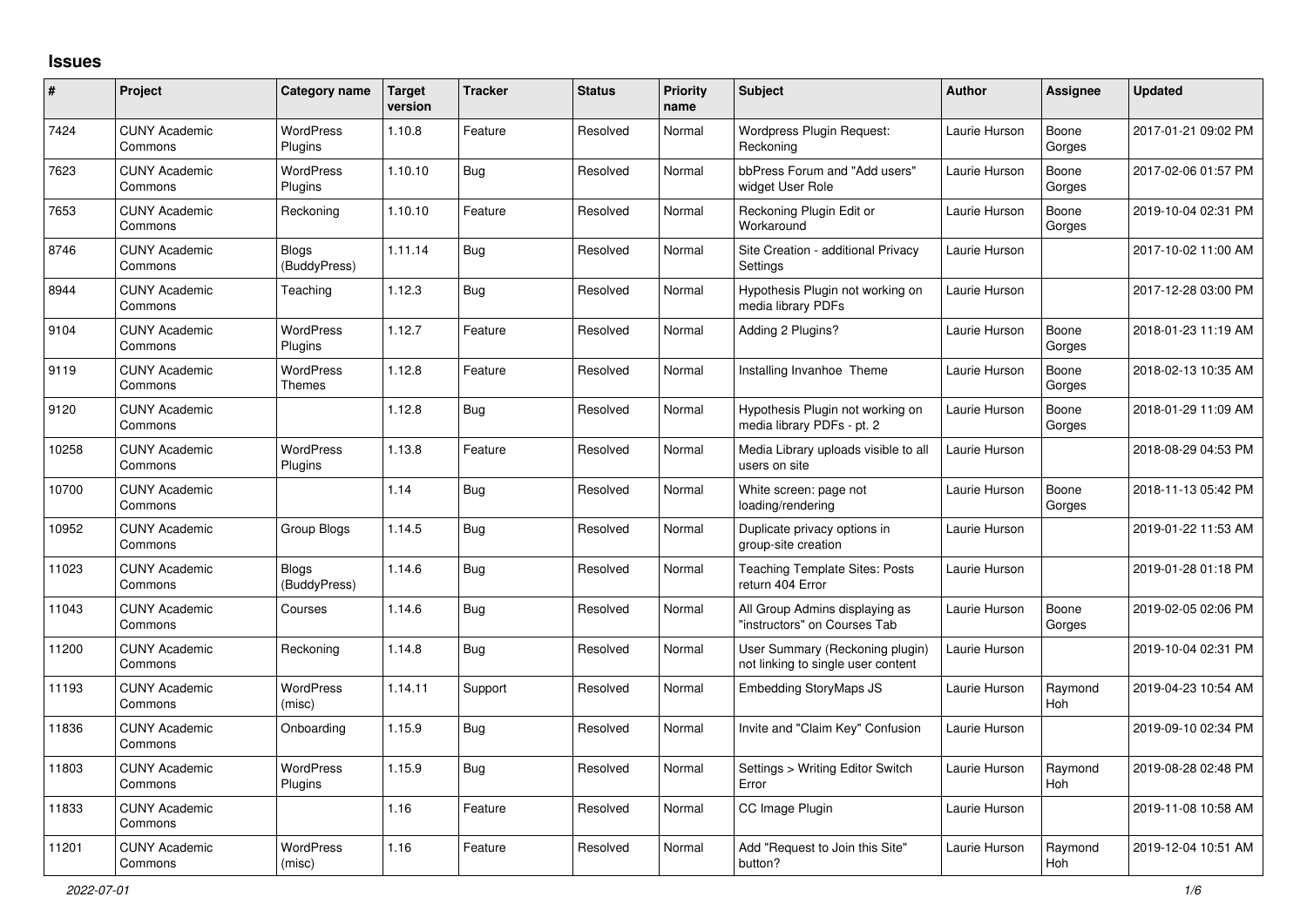| $\pmb{\#}$ | Project                         | Category name               | <b>Target</b><br>version | <b>Tracker</b> | <b>Status</b> | <b>Priority</b><br>name | <b>Subject</b>                                                 | <b>Author</b> | <b>Assignee</b>       | <b>Updated</b>      |
|------------|---------------------------------|-----------------------------|--------------------------|----------------|---------------|-------------------------|----------------------------------------------------------------|---------------|-----------------------|---------------------|
| 11862      | <b>CUNY Academic</b><br>Commons | <b>WordPress</b><br>Plugins | 1.16                     | <b>Bug</b>     | Resolved      | Normal                  | <b>Testing WP Grade Comments for</b><br>inclusion on Commons   | Laurie Hurson | Raymond<br>Hoh        | 2019-11-15 12:54 PM |
| 12183      | <b>CUNY Academic</b><br>Commons |                             | 1.16.1                   | Bug            | Resolved      | Normal                  | User cannot access their sites                                 | Laurie Hurson | Boone<br>Gorges       | 2019-12-05 11:04 AM |
| 12278      | <b>CUNY Academic</b><br>Commons | <b>WordPress</b><br>(misc)  | 1.16.3                   | <b>Bug</b>     | Resolved      | Normal                  | Cannot acces dashboard due to<br>"Critical Error"              | Laurie Hurson | Raymond<br>Hoh        | 2020-01-10 02:04 PM |
| 12391      | <b>CUNY Academic</b><br>Commons | <b>WordPress</b><br>Themes  | 1.16.5                   | Feature        | Resolved      | Normal                  | Theme request - Ocean WP                                       | Laurie Hurson |                       | 2020-02-11 11:28 AM |
| 12139      | <b>CUNY Academic</b><br>Commons |                             | 1.16.5                   | Feature        | Resolved      | Normal                  | <b>Addressing Redundant Links</b><br>Accessibility Issue       | Laurie Hurson | Boone<br>Gorges       | 2020-02-11 10:57 AM |
| 12340      | <b>CUNY Academic</b><br>Commons | Blogs<br>(BuddyPress)       | 1.16.7                   | Feature        | Resolved      | Normal                  | Tweaking CC licensing on sites                                 | Laurie Hurson | Raymond<br>Hoh        | 2020-03-10 11:54 AM |
| 11906      | <b>CUNY Academic</b><br>Commons |                             | 1.16.8                   | Documentation  | Resolved      | Normal                  | Commons "Help" and Teaching Site<br>Overhaul                   | Laurie Hurson | Laurie Hurson         | 2020-03-10 02:16 PM |
| 12519      | <b>CUNY Academic</b><br>Commons | User Experience             | 1.16.8                   | Bug            | Resolved      | Normal                  | Registration and Home Page links<br>on Mobile                  | Laurie Hurson | Raymond<br><b>Hoh</b> | 2020-03-17 05:03 PM |
| 12140      | <b>CUNY Academic</b><br>Commons | Accessibility               | 1.17.0                   | <b>Bug</b>     | Resolved      | Normal                  | Fixing Size/Contrast of "Recently<br><b>Active Text"</b>       | Laurie Hurson | Boone<br>Gorges       | 2020-07-14 12:22 PM |
| 12448      | <b>CUNY Academic</b><br>Commons | Courses                     | 1.17.0                   | <b>Bug</b>     | Resolved      | Normal                  | Course metadata should update on<br>site/group metadata update | Laurie Hurson | Boone<br>Gorges       | 2020-07-15 12:09 PM |
| 13068      | <b>CUNY Academic</b><br>Commons | Courses                     | 1.17.2                   | <b>Bug</b>     | Resolved      | Normal                  | Deleted groups appearing in<br>courses list                    | Laurie Hurson | Boone<br>Gorges       | 2020-08-25 11:27 AM |
| 13578      | <b>CUNY Academic</b><br>Commons |                             | 1.17.8                   | Support        | Resolved      | Normal                  | ODP File type upload                                           | Laurie Hurson |                       | 2020-11-17 09:52 AM |
| 12447      | <b>CUNY Academic</b><br>Commons | Courses                     | 1.18.0                   | Feature        | Resolved      | Normal                  | Tallying Forum Participation                                   | Laurie Hurson | Raymond<br>Hoh        | 2020-12-08 11:32 AM |
| 13678      | <b>CUNY Academic</b><br>Commons | <b>WordPress</b><br>Themes  | 1.18.1                   | Feature        | Resolved      | Normal                  | Theme request                                                  | Laurie Hurson |                       | 2020-12-22 03:38 PM |
| 13706      | <b>CUNY Academic</b><br>Commons |                             | 1.18.1                   | Feature        | Resolved      | Normal                  | Github embed                                                   | Laurie Hurson |                       | 2020-12-22 03:39 PM |
| 14115      | <b>CUNY Academic</b><br>Commons | Shortcodes and<br>embeds    | 1.18.6                   | Feature        | Resolved      | Normal                  | Add Twine Embed Plugin                                         | Laurie Hurson | Boone<br>Gorges       | 2021-03-11 10:53 AM |
| 14018      | <b>CUNY Academic</b><br>Commons | Group Forums                | 1.18.7                   | Feature        | Resolved      | Normal                  | Forum design improvements                                      | Laurie Hurson | Boone<br>Gorges       | 2021-03-23 11:43 AM |
| 14095      | <b>CUNY Academic</b><br>Commons |                             | 1.18.7                   | Bug            | Resolved      | Normal                  | Ensemble Plugin not updating URL                               | Laurie Hurson | Boone<br>Gorges       | 2021-03-23 11:43 AM |
| 14287      | <b>CUNY Academic</b><br>Commons |                             | 1.18.8                   | Feature        | Resolved      | Normal                  | Add Eventbrite Plugin                                          | Laurie Hurson |                       | 2021-04-13 11:21 AM |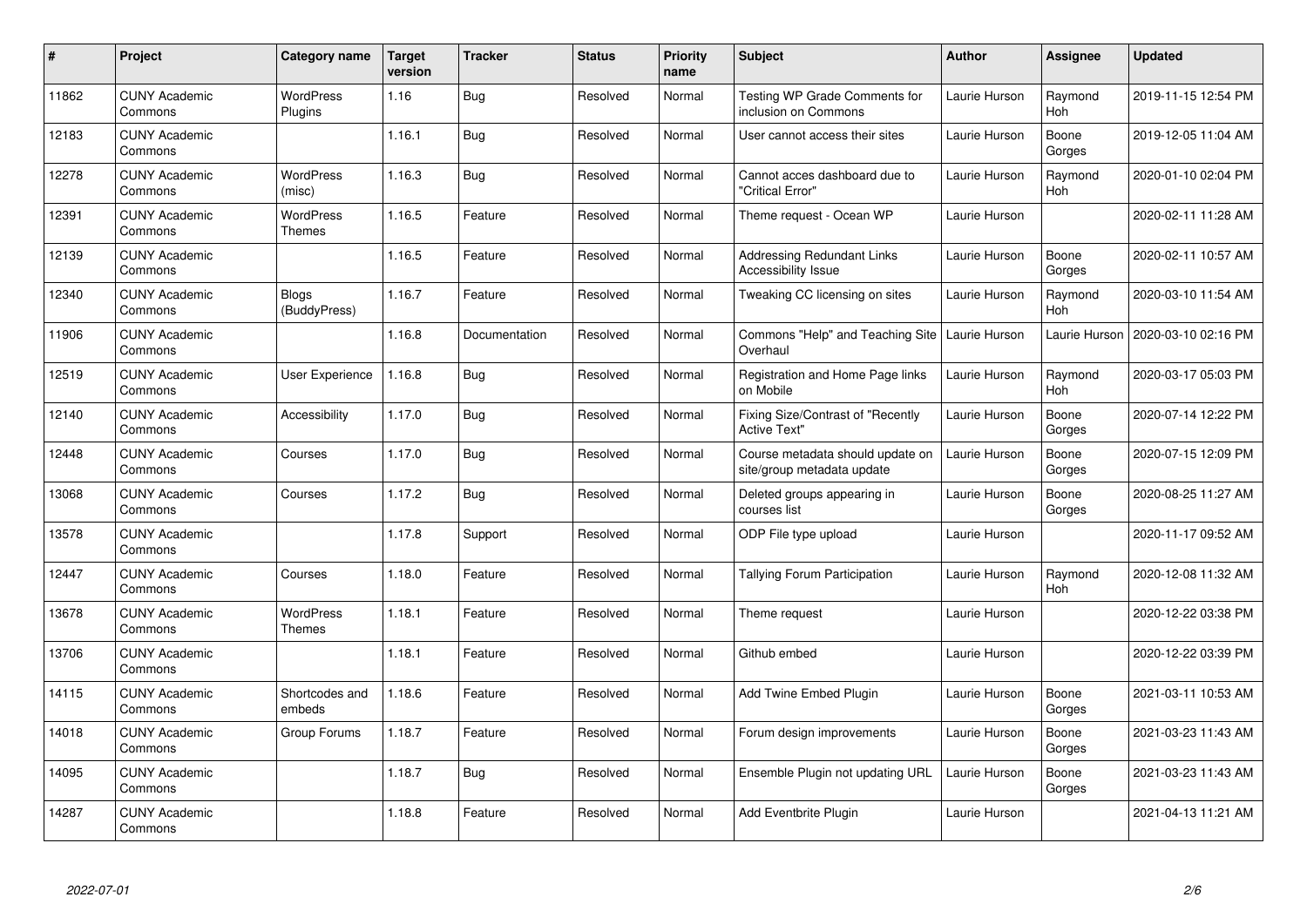| #     | Project                         | Category name                | <b>Target</b><br>version | <b>Tracker</b> | <b>Status</b> | <b>Priority</b><br>name | <b>Subject</b>                                                                             | <b>Author</b> | <b>Assignee</b>   | <b>Updated</b>      |
|-------|---------------------------------|------------------------------|--------------------------|----------------|---------------|-------------------------|--------------------------------------------------------------------------------------------|---------------|-------------------|---------------------|
| 14380 | <b>CUNY Academic</b><br>Commons |                              | 1.18.10                  | Feature        | Resolved      | Normal                  | SPLOT Site for User stories                                                                | Laurie Hurson |                   | 2021-05-11 11:37 AM |
| 14451 | <b>CUNY Academic</b><br>Commons | <b>Blogs</b><br>(BuddyPress) | 1.18.10                  | <b>Bug</b>     | Resolved      | Normal                  | Search filtering not working<br>correctly                                                  | Laurie Hurson | Boone<br>Gorges   | 2021-05-12 03:24 PM |
| 14777 | <b>CUNY Academic</b><br>Commons | Courses                      | 1.19.0                   | Outreach       | Resolved      | Normal                  | Email to faculty who create course<br>groups and site                                      | Laurie Hurson |                   | 2022-01-04 11:24 AM |
| 14170 | <b>CUNY Academic</b><br>Commons | Courses                      | 1.19.0                   | Feature        | Resolved      | Normal                  | Collecting OER Metadata                                                                    | Laurie Hurson | Boone<br>Gorges   | 2022-01-04 12:02 PM |
| 14457 | <b>CUNY Academic</b><br>Commons | Courses                      | 1.19.0                   | Feature        | Resolved      | Normal                  | Toggle for Public Sites in Course<br>Directory                                             | Laurie Hurson | Boone<br>Gorges   | 2022-01-04 11:16 AM |
| 14786 | <b>CUNY Academic</b><br>Commons | Groups (misc)                | 1.19.0                   | Feature        | Resolved      | Normal                  | Adding "class project" purpose                                                             | Laurie Hurson | Boone<br>Gorges   | 2022-01-04 11:20 AM |
| 14179 | <b>CUNY Academic</b><br>Commons | Home Page                    | 1.19.0                   | Feature        | Resolved      | Normal                  | Featured Sites and Groups for<br>Home Page Redesign                                        | Laurie Hurson | Colin<br>McDonald | 2022-01-04 12:03 PM |
| 14897 | <b>CUNY Academic</b><br>Commons | Courses                      | 1.19.0                   | Feature        | Resolved      | Normal                  | Adding "Instructor" field to indicate<br>which Admin is Instructor of a<br>"teaching" site | Laurie Hurson | Raymond<br>Hoh    | 2022-01-04 11:19 AM |
| 15251 | <b>CUNY Academic</b><br>Commons |                              | 1.19.3                   | Feature        | Resolved      | Normal                  | Add "Ultra" theme                                                                          | Laurie Hurson |                   | 2022-02-08 02:37 PM |
| 15219 | <b>CUNY Academic</b><br>Commons | Layout                       | 1.19.3                   | <b>Bug</b>     | Resolved      | Normal                  | Alignment with Rowling Theme                                                               | Laurie Hurson | Raymond<br>Hoh    | 2022-02-08 02:38 PM |
| 15368 | <b>CUNY Academic</b><br>Commons |                              | 1.19.4                   | Documentation  | Resolved      | Normal                  | Commons home page access                                                                   | Laurie Hurson |                   | 2022-02-17 02:24 PM |
| 15383 | <b>CUNY Academic</b><br>Commons | <b>WordPress</b><br>Themes   | 1.19.4                   | Feature        | Resolved      | Normal                  | Add Dazzling theme?                                                                        | Laurie Hurson | Boone<br>Gorges   | 2022-02-22 11:01 AM |
| 15482 | <b>CUNY Academic</b><br>Commons | <b>WordPress</b><br>Plugins  | 1.19.5                   | Feature        | Resolved      | Normal                  | Request for Plugin 'Serious Simple<br>Podcasting'                                          | Laurie Hurson | Boone<br>Gorges   | 2022-03-08 12:26 PM |
| 15564 | <b>CUNY Academic</b><br>Commons | <b>WordPress</b><br>Plugins  | 1.19.6                   | Feature        | Resolved      | Normal                  | Plugin request for 'default featured<br>image"                                             | Laurie Hurson |                   | 2022-03-15 11:57 AM |
| 15756 | <b>CUNY Academic</b><br>Commons | <b>WordPress</b><br>Plugins  | 1.19.7                   | Bug            | Resolved      | Normal                  | Authors Unable to access<br>dashboard                                                      | Laurie Hurson |                   | 2022-04-12 11:31 AM |
| 15947 | <b>CUNY Academic</b><br>Commons |                              | 1.19.8                   | <b>Bug</b>     | Resolved      | Normal                  | Slides and Site Running slow<br>issues                                                     | Laurie Hurson |                   | 2022-04-26 10:45 AM |
| 16055 | <b>CUNY Academic</b><br>Commons |                              | 1.19.9                   | Bug            | Resolved      | Normal                  | Header Image Will not Display                                                              | Laurie Hurson |                   | 2022-05-10 10:44 AM |
| 11937 | <b>CUNY Academic</b><br>Commons | Reckoning                    | 2.0.0                    | Feature        | Resolved      | Normal                  | Integration between WP Grade<br>Comments and Reckoning                                     | Laurie Hurson | Boone<br>Gorges   | 2022-05-26 11:36 AM |
| 15220 | <b>CUNY Academic</b><br>Commons | Groups (misc)                | 2.0.0                    | Feature        | Resolved      | Normal                  | Extending the OER Metadata Tag                                                             | Laurie Hurson | Boone<br>Gorges   | 2022-05-26 11:36 AM |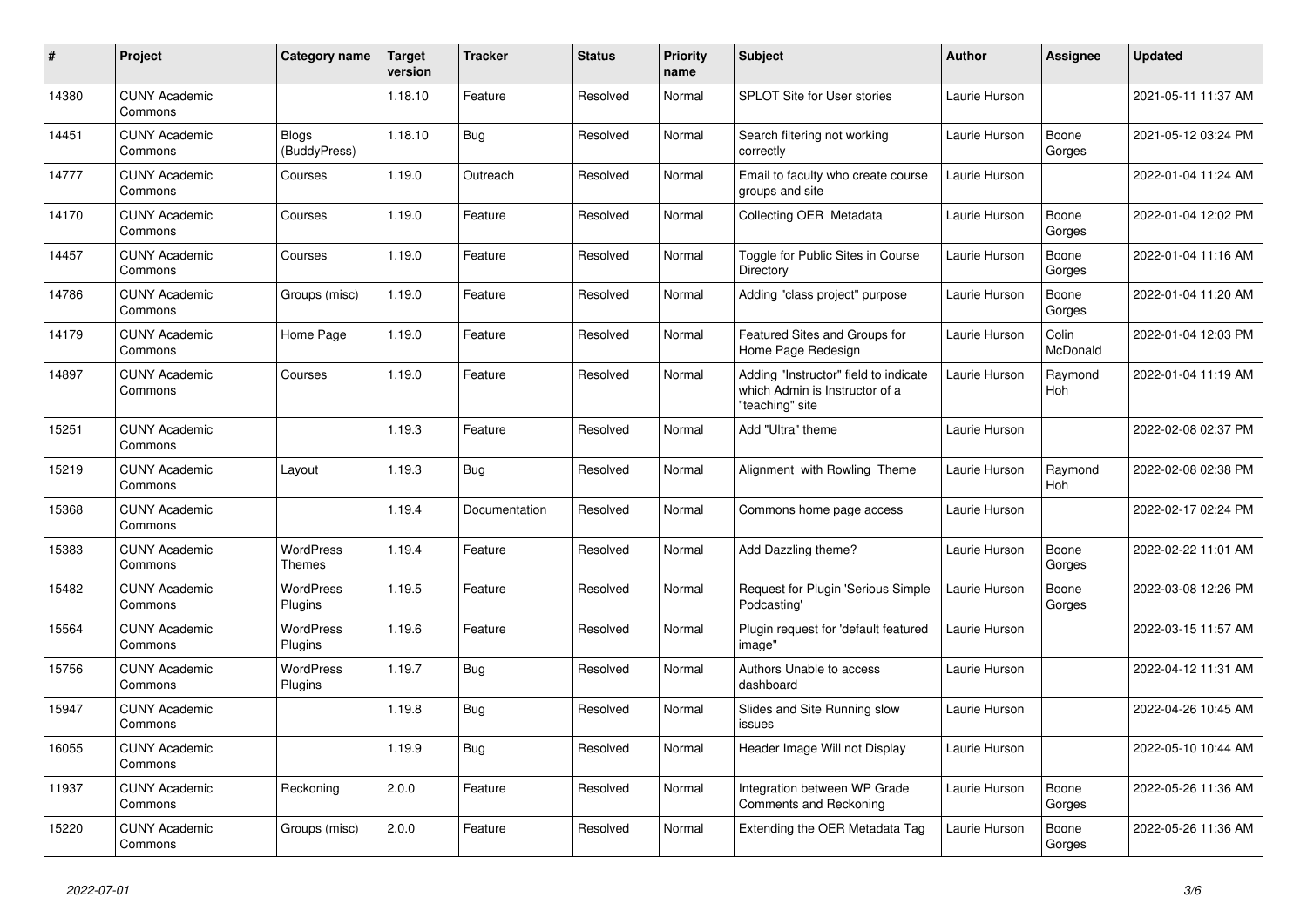| $\pmb{\#}$ | Project                         | Category name               | <b>Target</b><br>version | <b>Tracker</b> | <b>Status</b>        | <b>Priority</b><br>name | <b>Subject</b>                                                       | <b>Author</b> | <b>Assignee</b>       | <b>Updated</b>      |
|------------|---------------------------------|-----------------------------|--------------------------|----------------|----------------------|-------------------------|----------------------------------------------------------------------|---------------|-----------------------|---------------------|
| 16183      | <b>CUNY Academic</b><br>Commons | Onboarding                  | 2.0.1                    | Bug            | Resolved             | Normal                  | Contrast for member names in the<br>invite modal                     | Laurie Hurson |                       | 2022-06-14 11:35 AM |
| 16188      | <b>CUNY Academic</b><br>Commons | WordPress<br>Plugins        | 2.0.1                    | <b>Bug</b>     | Resolved             | Normal                  | "Choose a liscense" modal not<br>loading                             | Laurie Hurson | Raymond<br>Hoh        | 2022-06-02 04:22 PM |
| 14439      | <b>CUNY Academic</b><br>Commons | Spam/Spam<br>Prevention     | 2.0.2                    | Support        | Resolved             | Normal                  | Aprroved comments held for<br>moderation                             | Laurie Hurson | Raymond<br>Hoh        | 2022-06-28 09:18 PM |
| 15613      | <b>CUNY Academic</b><br>Commons |                             | 2.0.3                    | Feature        | Reporter<br>Feedback | Normal                  | Adding "Passster" plugin                                             | Laurie Hurson |                       | 2022-06-29 11:32 AM |
| 12121      | <b>CUNY Academic</b><br>Commons | WordPress<br>Plugins        | 2.0.3                    | Feature        | Reporter<br>Feedback | Normal                  | Embedding H5P Iframes on<br><b>Commons Site</b>                      | Laurie Hurson | Boone<br>Gorges       | 2022-06-29 11:32 AM |
| 16199      | <b>CUNY Academic</b><br>Commons | <b>Directories</b>          | 2.0.3                    | Bug            | New                  | Normal                  | Removed "Semester" Filter from<br><b>Courses Directory</b>           | Laurie Hurson | Boone<br>Gorges       | 2022-06-29 11:32 AM |
| 13857      | <b>CUNY Academic</b><br>Commons |                             |                          | Publicity      | Resolved             | Normal                  | Student Numbers for Annual Report   Laurie Hurson                    |               |                       | 2021-01-24 01:04 PM |
| 13915      | <b>CUNY Academic</b><br>Commons |                             |                          | Support        | Resolved             | Normal                  | Writing in Markdown Question                                         | Laurie Hurson |                       | 2021-02-23 10:46 AM |
| 14208      | <b>CUNY Academic</b><br>Commons |                             |                          | Feature        | Resolved             | Normal                  | Loom Videos                                                          | Laurie Hurson |                       | 2021-03-23 02:25 PM |
| 14227      | <b>CUNY Academic</b><br>Commons |                             |                          | <b>Bug</b>     | Rejected             | Normal                  | Missing Appearance section of<br>Dashboard                           | Laurie Hurson |                       | 2021-03-24 04:08 PM |
| 14936      | <b>CUNY Academic</b><br>Commons |                             |                          | Bug            | New                  | Normal                  | Commons websites blocked by<br>SPS campus network                    | Laurie Hurson |                       | 2021-11-03 03:57 PM |
| 14940      | <b>CUNY Academic</b><br>Commons |                             |                          | <b>Bug</b>     | New                  | Normal                  | Discrepancy between Commons<br>profile "sites" and actual # of sites | Laurie Hurson |                       | 2021-11-08 11:09 AM |
| 15509      | <b>CUNY Academic</b><br>Commons |                             |                          | Bug            | Rejected             | Normal                  | Comments and Image Error                                             | Laurie Hurson |                       | 2022-03-02 04:26 PM |
| 15757      | <b>CUNY Academic</b><br>Commons |                             |                          | <b>Bug</b>     | New                  | Normal                  | Members # do not match                                               | Laurie Hurson |                       | 2022-03-30 04:52 PM |
| 16087      | <b>CUNY Academic</b><br>Commons |                             |                          | <b>Bug</b>     | Rejected             | Normal                  | ZotPress not displaying Group<br>Library                             | Laurie Hurson |                       | 2022-05-11 05:03 PM |
| 7629       | <b>CUNY Academic</b><br>Commons | <b>BuddyPress</b><br>(misc) |                          | Bug            | Duplicate            | Normal                  | Coupled Group/Site email<br>deneration Issue                         | Laurie Hurson | Boone<br>Gorges       | 2017-02-06 04:09 PM |
| 7537       | <b>CUNY Academic</b><br>Commons | Events                      |                          | Bug            | Rejected             | Normal                  | bbPress Group Events Widget does<br>not display                      | Laurie Hurson | Raymond<br><b>Hoh</b> | 2017-04-27 02:32 PM |
| 14878      | <b>CUNY Academic</b><br>Commons |                             |                          | Feature        | Rejected             | Normal                  | Bulk delete forum replies                                            | Laurie Hurson | Raymond<br>Hoh        | 2022-04-28 11:35 AM |
| 10953      | <b>CUNY Academic</b><br>Commons |                             |                          | Documentation  | Resolved             | Normal                  | Help pages - Privacy                                                 | Laurie Hurson | scott voth            | 2019-01-14 05:32 PM |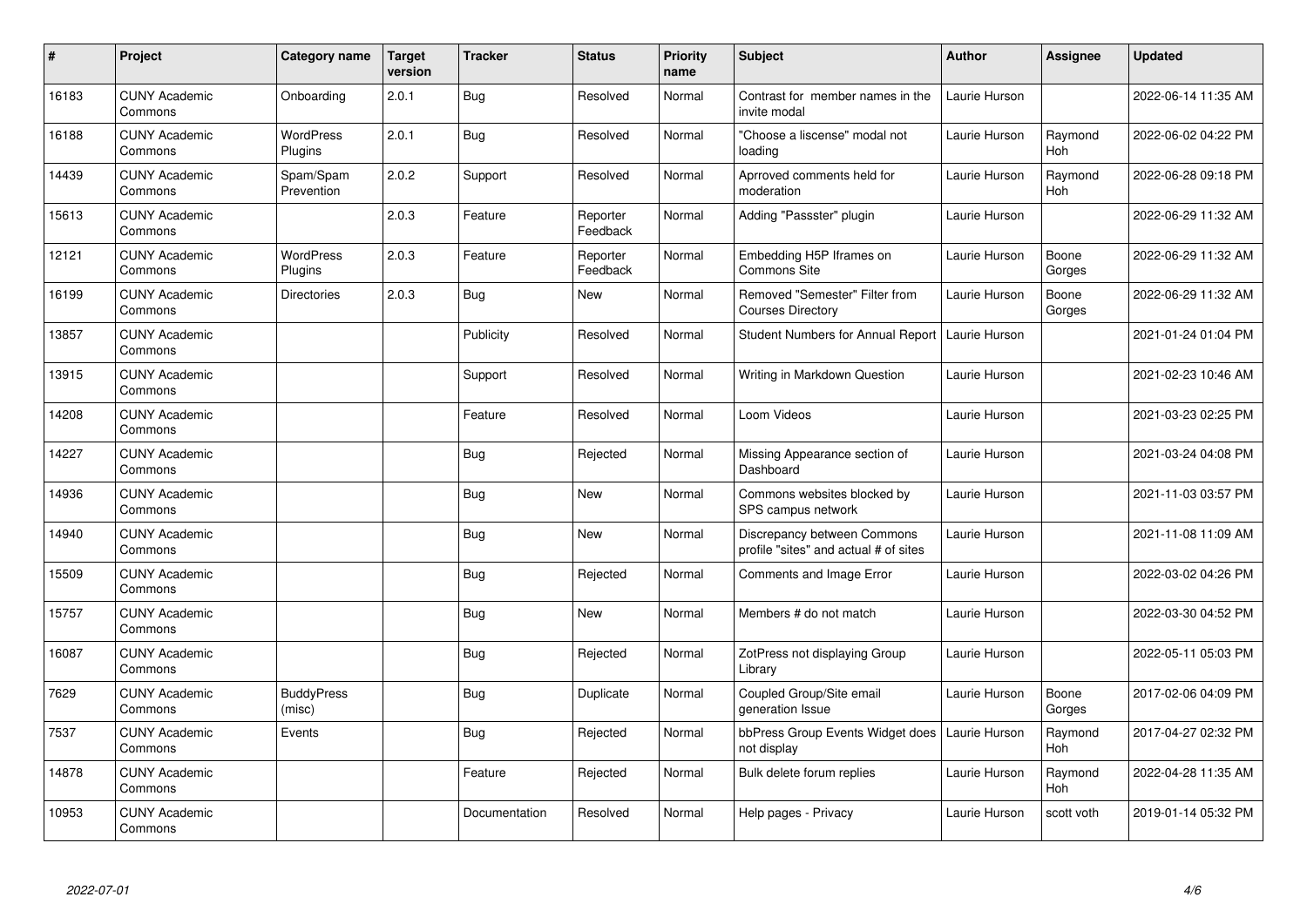| #     | Project                         | Category name               | <b>Target</b><br>version | <b>Tracker</b> | <b>Status</b>        | <b>Priority</b><br>name | <b>Subject</b>                                              | Author        | <b>Assignee</b> | <b>Updated</b>      |
|-------|---------------------------------|-----------------------------|--------------------------|----------------|----------------------|-------------------------|-------------------------------------------------------------|---------------|-----------------|---------------------|
| 11131 | <b>CUNY Academic</b><br>Commons |                             | Future<br>release        | Feature        | Reporter<br>Feedback | Normal                  | <b>Image Annotation Plugins</b>                             | Laurie Hurson |                 | 2019-02-26 11:33 AM |
| 11843 | <b>CUNY Academic</b><br>Commons | <b>WordPress</b><br>(misc)  | Future<br>release        | Design/UX      | New                  | Normal                  | Tweaking the Gutenberg Editor<br>Interface                  | Laurie Hurson |                 | 2022-04-26 12:00 PM |
| 13650 | <b>CUNY Academic</b><br>Commons | Group Library               | Future<br>release        | Feature        | <b>New</b>           | Normal                  | Forum Attachments in Group<br>Library                       | Laurie Hurson |                 | 2021-11-19 12:30 PM |
| 9289  | <b>CUNY Academic</b><br>Commons | <b>WordPress</b><br>Plugins | Future<br>release        | <b>Bug</b>     | Reporter<br>Feedback | Normal                  | Email Users Plugin                                          | Laurie Hurson | Boone<br>Gorges | 2018-10-24 12:34 PM |
| 12446 | <b>CUNY Academic</b><br>Commons | Groups (misc)               | Future<br>release        | Feature        | Reporter<br>Feedback | Normal                  | Toggle default site to group forum<br>posting               | Laurie Hurson | Laurie Hurson   | 2020-03-10 11:57 AM |
| 14787 | <b>CUNY Academic</b><br>Commons | Plugin Packages             | Future<br>release        | Feature        | <b>New</b>           | Normal                  | Creating a "Design" plugin package                          | Laurie Hurson | scott voth      | 2022-04-27 04:56 PM |
| 11789 | <b>CUNY Academic</b><br>Commons | Courses                     | Future<br>release        | Feature        | <b>New</b>           | Normal                  | Ability to remove item from Courses<br>list                 | Laurie Hurson | Sonja Leix      | 2019-09-24 12:28 PM |
| 11415 | <b>CUNY Academic</b><br>Commons | WordPress<br>Plugins        | Not tracked              | Bug            | Reporter<br>Feedback | Normal                  | Blog Subscriptions in Jetpack                               | Laurie Hurson |                 | 2019-05-14 10:34 AM |
| 11482 | <b>CUNY Academic</b><br>Commons |                             | Not tracked              | <b>Bug</b>     | Resolved             | Normal                  | Page Authors on Sites create with<br>template               | Laurie Hurson |                 | 2020-01-27 03:11 PM |
| 11674 | <b>CUNY Academic</b><br>Commons | WordPress<br><b>Themes</b>  | Not tracked              | <b>Bug</b>     | Resolved             | Normal                  | Thematic theme: Remove/make<br>unavailable                  | Laurie Hurson |                 | 2019-07-30 06:01 PM |
| 12023 | <b>CUNY Academic</b><br>Commons |                             | Not tracked              | Feature        | Rejected             | Normal                  | Surfacing Site Storage Capacity &<br>Use                    | Laurie Hurson |                 | 2019-10-29 02:15 PM |
| 12328 | <b>CUNY Academic</b><br>Commons |                             | Not tracked              | Support        | <b>New</b>           | Normal                  | Sign up Code for Non-CUNY<br>Faculty                        | Laurie Hurson |                 | 2020-01-28 10:25 AM |
| 13632 | <b>CUNY Academic</b><br>Commons |                             | Not tracked              | Bug            | Resolved             | Normal                  | Deleting Files in Group Library                             | Laurie Hurson |                 | 2021-09-14 10:41 AM |
| 14249 | <b>CUNY Academic</b><br>Commons |                             | Not tracked              | Bug            | Resolved             | Normal                  | Loom Embed Issue                                            | Laurie Hurson |                 | 2021-04-13 11:07 AM |
| 14266 | <b>CUNY Academic</b><br>Commons |                             | Not tracked              | <b>Bug</b>     | Resolved             | Normal                  | Jquery Emails?                                              | Laurie Hurson |                 | 2021-09-14 10:43 AM |
| 14538 | <b>CUNY Academic</b><br>Commons |                             | Not tracked              | Support        | Reporter<br>Feedback | Normal                  | <b>Weebly To Commons</b>                                    | Laurie Hurson |                 | 2021-09-14 10:47 AM |
| 14767 | <b>CUNY Academic</b><br>Commons | <b>WordPress</b><br>Plugins | Not tracked              | Support        | Resolved             | Normal                  | Kadence Block Plugin Icons not<br>working                   | Laurie Hurson |                 | 2022-04-27 04:31 PM |
| 14791 | <b>CUNY Academic</b><br>Commons |                             | Not tracked              | <b>Bug</b>     | Resolved             | Normal                  | Default author on conference<br>template                    | Laurie Hurson |                 | 2021-09-21 11:07 AM |
| 15176 | <b>CUNY Academic</b><br>Commons |                             | Not tracked              | Support        | Reporter<br>Feedback | Normal                  | Archiving Q Writing & Old<br>Wordpress Sites on the Commons | Laurie Hurson |                 | 2022-02-08 10:28 AM |